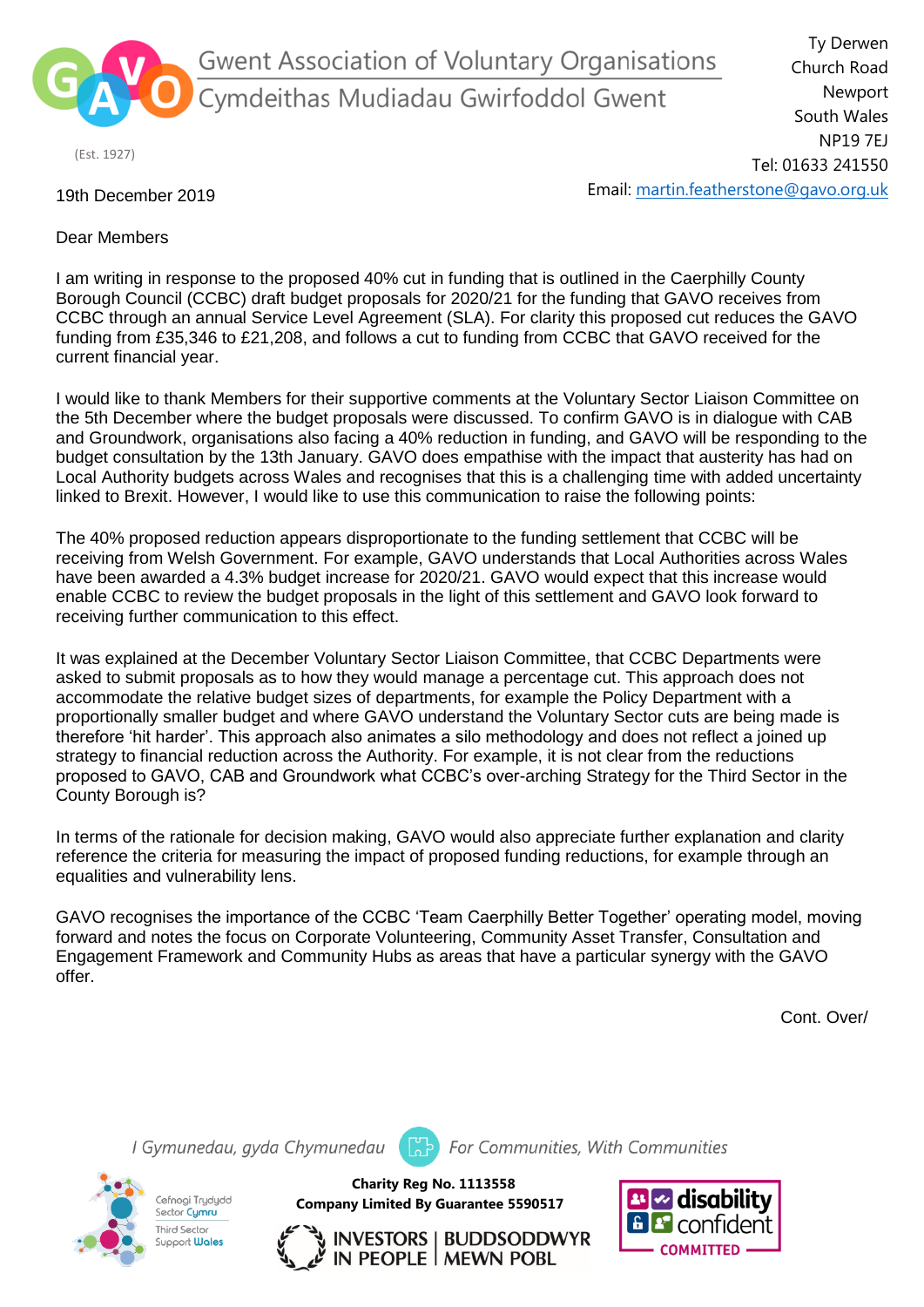

Clearly GAVO is reluctant to reduce staffing resources and activity in Caerphilly County Borough, however a proposed cut of 40% makes this inevitable and GAVO is currently developing implementation plans for the proposed 40% cut. Below is a summary of GAVO's activity in the County Borough linked to GAVO's 2019/20 SLA in Caerphilly and based on your local knowledge GAVO would welcome your thoughts on what could be reduced or discontinued and the rationale for these suggestions.

1. Public Service Board, Board Member

2. Delivery Lead and Champion for the Volunteering Action Area in the Caerphilly Well-being Plan developing a Caerphilly-wide Volunteering Strategy.

3. Facilitation of Third Sector representation and participation in the Well-being Plan priorities and, Action Areas and Enablers.

4. Fostering Third Sector commitment to the aims and ambitions of the Well Being of Future Generations Act.

5. Attendance at the Leads Group in the PSB partnership architecture.

6. Attendance at the Apprentices Delivery Group reference the Well-being Plan.

7. Maximise third sector involvement in the Social Services and Well-being Act reference both regional and local partnership arrangements including the Social Value Forum.

8. Increase participation in volunteering through the Volunteering Wales Digital platform.

9. Promote best practice in volunteering locally and via the Gwent wide Volunteer Managers Network.

10. In collaboration with the CCBC Communications team deliver annual Voluntary Sector Achievement Awards including the Mayor's Civic Awards.

11. Support the development of the Community Asset Transfer Strategy.

12. Support the PSB Asset Management work including third sector asset mapping,

13. Respond to the Programme for Government and legislation supporting and advocating for third sector representation and participation.

14. Develop and deliver Third Sector grant schemes and assist CCBC with local authority schemes accordingly.

15. Promote access to the digital funding portal.

16. Deliver funding surgeries for the Third Sector.

17. Support, broker and facilitate the Third Sector to participate in funding streams, for example the Integrated Care Fund.

18. Provision of locally based advice for third sector organisations with a focus on funding, governance, engagement and influencing and Volunteering.

- 19. Support and participate in emerging Community Hub Strategy.
- 20. Representation on the Lansbury Coalition for Change Board.
- 21. Representation on the Caerphilly Families First Board.
- 22. Delivery of the Caerphilly Third Sector Forum.
- 23. Delivery of two One Beat Third Sector Roadshows.
- 24. Maximise third sector involvement in shaping and developing Council priorities.
- 25. Voluntary Sector Liaison Committee
- 26. Voluntary Sector Representatives Committee
- 27. Third Sector Partnership Agreement Action Planning and Reporting in partnership with the CCBC Policy Unit.
- 28. Maintain GAVO Caerphilly Local Committee
- 29. Deliver the Health and Social Care Alliance network.

Please do get in touch if you require any further information on the work of GAVO in Caerphilly or more specifically if you would like to discuss the points raised in this communication. For information, I append GAVO's Annual Impact Report.





**Charity Reg No. 1113558 Company Limited By Guarantee 5590517**